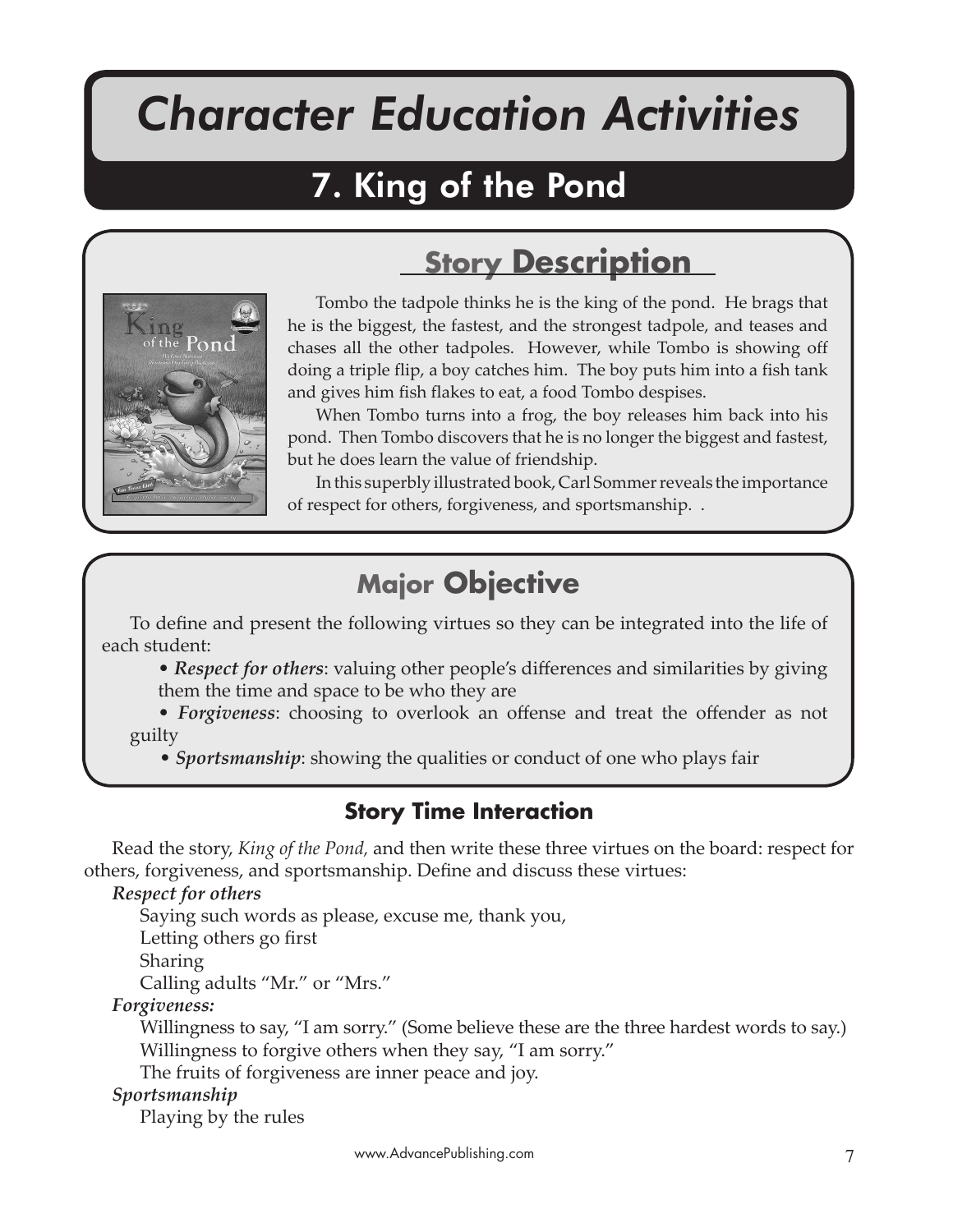#### King of the Pond

 Being kind even when you don't win Congratulating others on a good job Not boasting or bullying

#### **Activities**

**Objective:** To use the following activities to help reinforce the virtues of respect for others, forgiveness, and good sportsmanship.

### **So What's a Tadpole Anyway?**

**Goal:** To provide students a basic understanding of what a tadpole is and its stage in the overall development of a frog. The book gives some details about the life cycle of a frog.

To obtain further information, go online and search for "life cycle of a frog."

**Project**: Aquarium

- Prepare an aquarium for live tadpole observation
- Review stages of development
- Have students:

Keep a journal of tadpole observations

 Make sketches of changes and record length for each stage to graph later Read other books about frogs and write short reports to share with class Research how frogs fit into the environment

#### **Discuss**:

At what stage of development was Tombo first introduced in the story? What stages are mentioned in *King of the Pond?*

### **Eating Properly**

**Goal:** To teach students that it is important to eat properly, and if they do not eat properly there are unpleasant consequences in the future.

**Preparation:** Get a recommended food chart that shows the foods that should be part of a healthy diet.

**Class discussion:** 

Why did Tombo not like the dried fish food?

What was the result of Tombo not eating properly?

As you discuss the consequences of Tombo not eating right, show the food chart and teach the students about eating properly.

### **Playing It Safe**

**Goal:** To stress the importance of safety

**Class discussion—Tombo:** What things did Tombo do that were unsafe? He repeatedly teased the big fish.

He would jump high out of the water.

**Class Discussion:** What are some unsafe activities that children can do.

Smoking, drinking, unnecessary pills, and drugs

Playing with matches, knives, guns, and fire hazards such as gasoline

Not looking both ways when crossing the street

Riding a bike too fast down a hill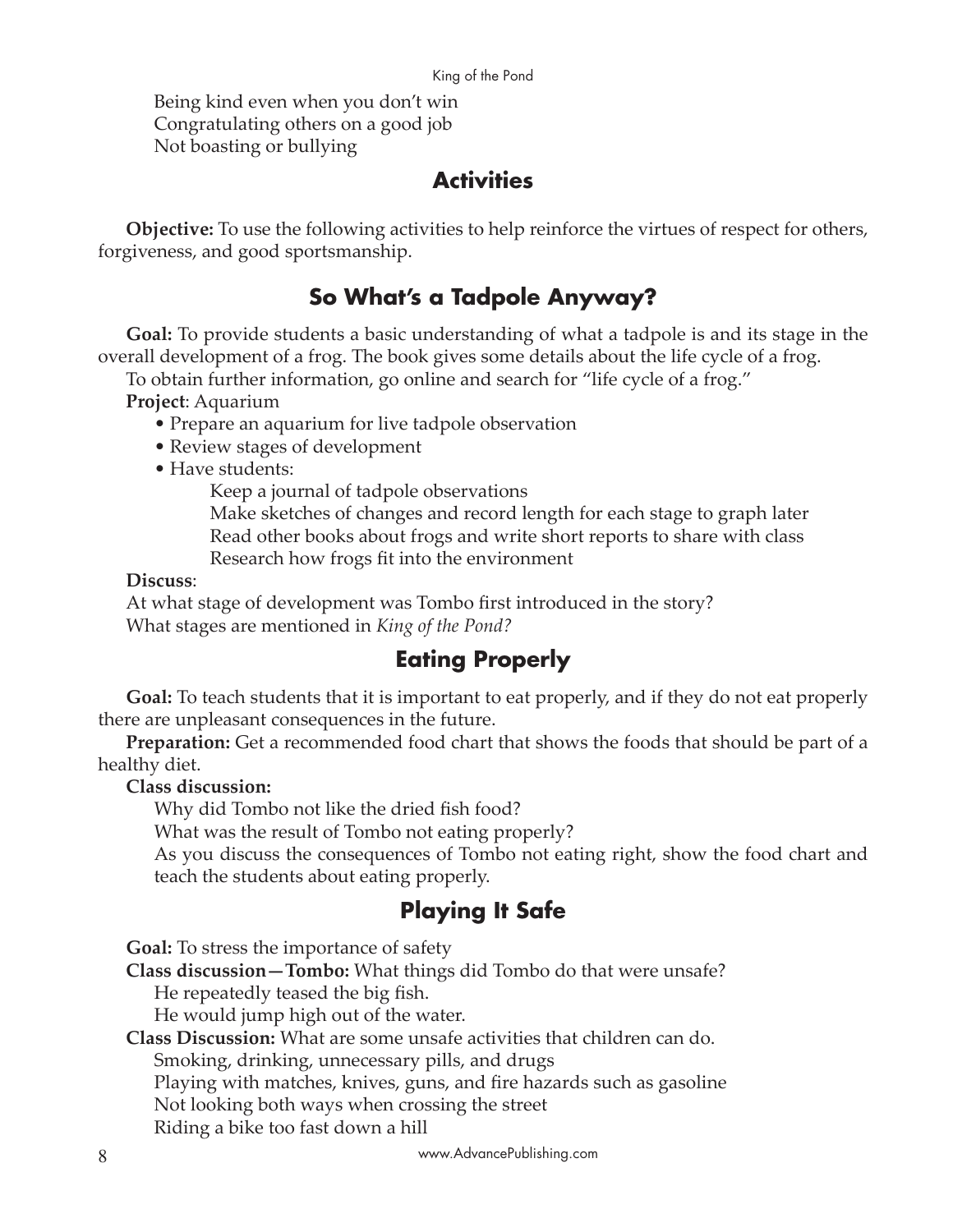Not obeying signs and light signals Listening to strangers Swimming without adult supervision Climbing on unsafe objects

## **Who Does This Frog Think He Is?**

**Goal:** To provide students an opportunity to look closely at Tombo's actions and the response he received from others.

Ask students their reactions to Tombo concerning respect for others and sportsmanship. List the bad traits Tombo exhibited in the book along with the response of others:

*Tombo's action Response to his action*  Barged in uninvited **Tilly complained about his bad behavior** Tilly complained about his bad behavior Bragged, showed off–"They'll never catch me!" Tilly warned him about danger Bullied and chased others/nipped their tails The tadpoles swam away from him Ate first before the others/never shared Others had to wait Was careless/unsafe—jumped out of water Alex caught him

### **Discuss the Consequences of Tombo's Behavior**

**Goal:** To recognize the way we treat others often affects the way we get treated

**Class Discussion:** Discuss Tilly's comment to Freddy, "Don't worry about Tombo. What goes around, comes around."

Another famous comment is, "You reap what you sow."

#### **Results from Tombo's behavior**:

Being a boaster and bully caused others to not want to be around him.

Being disrespectful made the larger fish angry with him.

His careless, unsafe attitude got him caught and put in a fishbowl.

Once he was caught, he:

Lost his home Had to eat food he hated Was called, "little" Was teased in the fish bowl Was laughed at

**Tombo's behavior change:** What caused Tombo to change his a�itude?

He ate little and grew little. When he went back to the pond, he realized how small and weak he was. He felt ashamed for the way he had treated his friends and apologized.

**Friend's behavior change:** What happened after Tombo changed his attitude?

The frogs forgave him.

They wanted him to play with them.

Tombo realized it was more fun to have friends and treat them right than to be king of the pond.

## **Playing Junk Yard**

**Game:** Place a long line of items in the middle of a room. Have two teams line up on opposite sides of the room. At the signal both teams run to the center and begin picking up one item at a time and pu�ing it into a box until all the items are removed. Count the number of items on each side. The side with the most items wins.